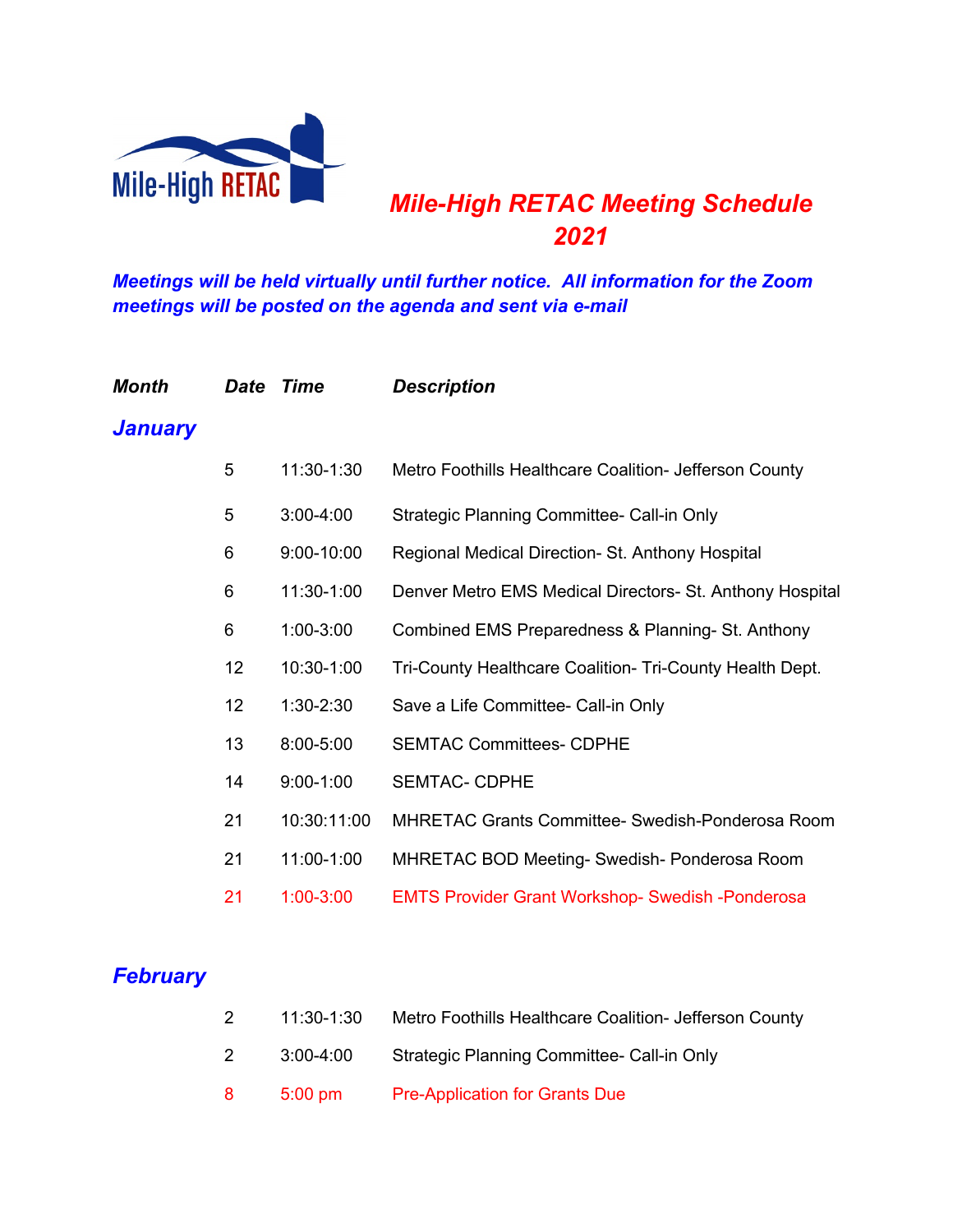- 1:30-2:30 Save A Life Committee- Call-in Only
- 5:00pm EMTS PROVIDER GRANTS DUE
- 11:30-12:30 Clinical Care Committee- Call-in Only

### *March*

| 1              |               | <b>ANNUAL AGENCY PROFILES DUE</b>                        |
|----------------|---------------|----------------------------------------------------------|
| $\overline{2}$ | 11:30-1:30    | Metro Foothills Healthcare Coalition- Jefferson County   |
| 2              | $3:00 - 4:00$ | Strategic Planning Committee- Call-in Only               |
| 3              | 9:00-10:00    | Regional Medical Direction- St. Anthony Hospital         |
| 3              | 11:30-1:00    | Denver Metro EMS Medical Directors- St. Anthony Hospital |
| 3              | 1:00-3:00     | Combined EMS Preparedness & Planning- St. Anthony        |
| $3 - 4$        |               | <b>RETAC Forum</b>                                       |
| 9              | $1:30-2:30$   | Save a Life Committee- Call-in Only                      |
| 18             | 10:30:1100    | <b>MHRETAC Grants Committee- Swedish - Ponderosa</b>     |
| 18             | 11:00-1:00    | MHRETAC BOD Meeting- Swedish - Ponderosa Room            |
| 18             | $1:00 - 3:00$ | <b>EMTS Provider Grant Reviews- Swedish -Ponderosa</b>   |
| 30             |               | <b>EMS Financial Symposium- Virtual</b>                  |
| 31-April 2     |               | <b>National EMS Safety Summit- Virtual</b>               |
|                |               |                                                          |

# *April*

- 11:30-1:30 Metro Foothills Healthcare Coalition
- 3:00-4:00 Strategic Planning Committee- Call-in Only
- 8:00-5:00 SEMTAC Committees- CDPHE
- 9:00-1:00 SEMTAC- CDPHE
- 10:30-1:00 Tri-County Healthcare Coalition- Tri-County Health Dept.
- 1:30-2:30 Save a Life Committee- Call-in Only
- 11:30-12:30 Clinical Care Committee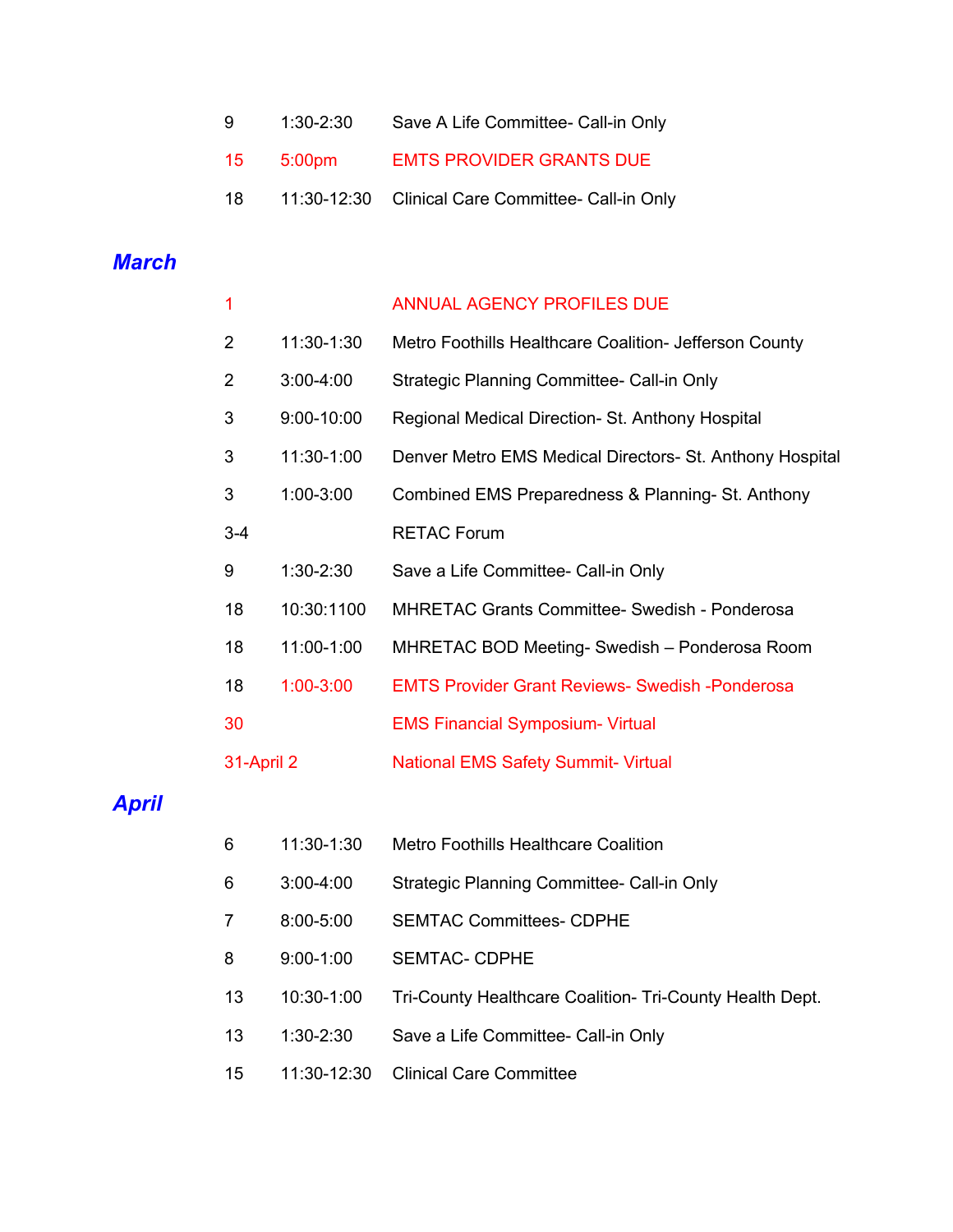#### *May*

- 11:30-1:30 Metro Foothills Healthcare Coalition- Jefferson County
- 3:00-4:00 Strategic Planning Committee- Call in Only
- 9:00-10:00 Regional Medical Direction- St. Anthony Hospital
- 11:30-1:00 Denver Metro EMS Medical Directors- St. Anthony Hospital
- 1:00-3:00 Combined EMS Planning & Preparedness-St. Anthony
- 1:30-2:30 Save a Life Committee- Call In Only
- 10:30-11:00 MHRETAC Grants Committee- Swedish- Ponderosa
- 11:00-1:00 MHRETAC BOD Meeting- Swedish- Ponderosa

#### *June*

| 22      | 8:00          | <b>Annual Golf Tournament Arrowhead Golf Course</b>    |
|---------|---------------|--------------------------------------------------------|
| 17      | 11:30-12:30   | Clinical Care Committee- Call in Only                  |
| 8       | $1:30-2:30$   | Save a Life Committee- Call in Only                    |
| $2 - 3$ |               | <b>RETAC Forum</b>                                     |
| 1       | $3:00 - 4:00$ | Strategic Planning Committee- Call In Only             |
|         | 11:30-1:30    | Metro Foothills Healthcare Coalition- Jefferson County |

# *July*

- 11:30-1:30 Metro Foothills Healthcare Coalition- Jefferson County
- 3:00 4:00 Strategic Planning Committee- Call in Only
- 9:00-10:00 Regional Medical Direction- St. Anthony Hospital
- 11:30-1:00 Denver Metro EMS Medical Directors- St. Anthony Hospital
- 1:00-3:00 Combined EMS Planning & Preparedness-St. Anthony
- 8:00-5:00 SEMTAC Committees- CDPHE
- 9:00-1:00 SEMTAC- CDPHE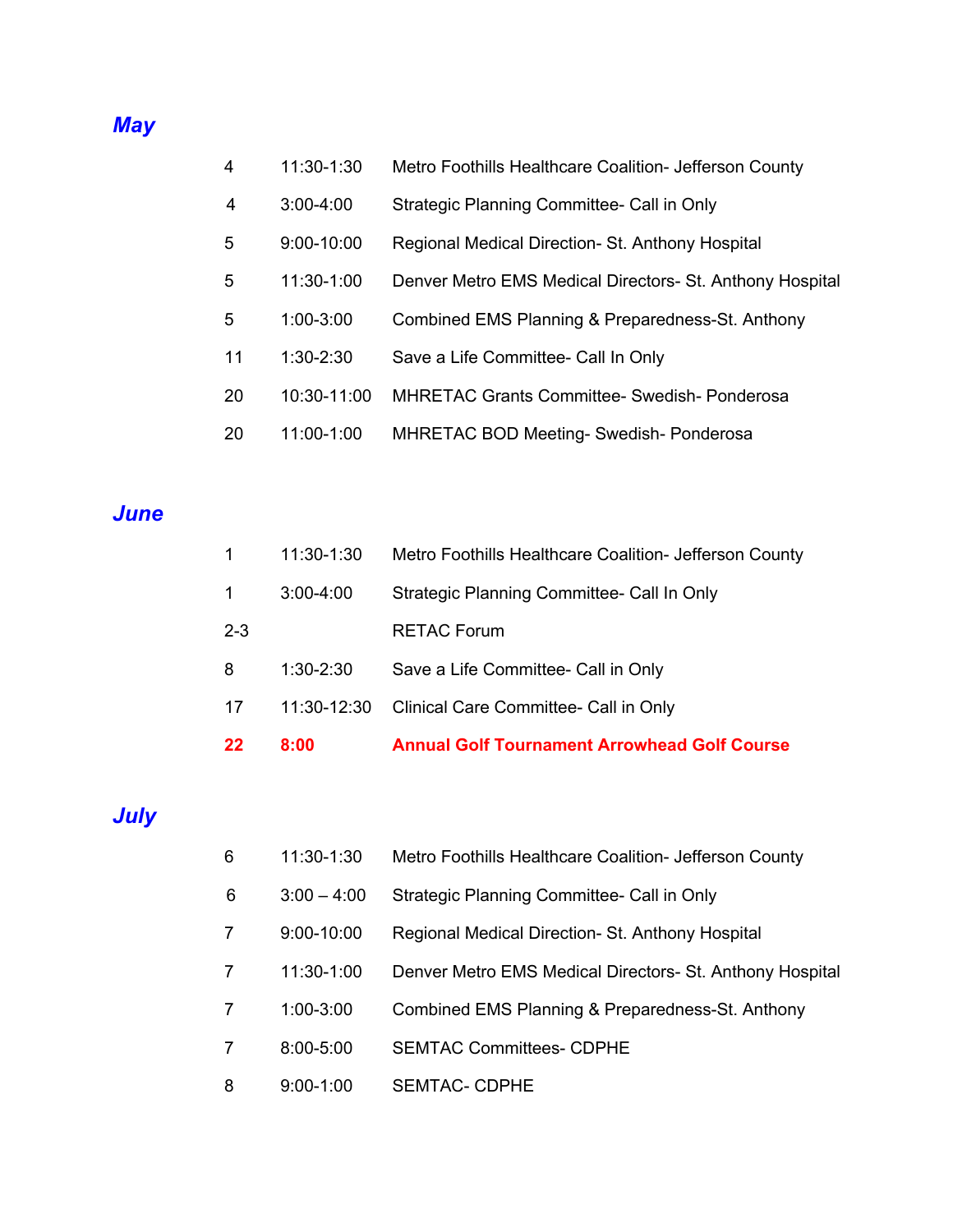- 10:30-1:00 Tri-County Healthcare Coalition- Tri-County Health Dept.
- 13 1:30-2:30 Save a Life Committee- Call-in Only
- 10:30-11:00 MHRETAC Grants Committee- Swedish- Ponderosa
- 11:00-1:00 MHRETAC BOD Meeting- Swedish- Ponderosa

# *August*

- 11:30-1:30 Metro Foothills Healthcare Coalition- Jefferson County
- 3:00-4:00 Strategic Planning Committee- Call-in Only
- 1:30-2:30 Save a Life Committee- Call-in Only
- 11:30-12:30 Clinical Care Committee- Call-in Only
- **11:30 Annual Clay Shooting Event Kiowa Creek Sporting Club**

## *September*

| 1       | $9:00 - 10:00$ | Regional Medical Direction- St. Anthony Hospital         |
|---------|----------------|----------------------------------------------------------|
| 1       | 11:30-1:00     | Denver Metro EMS Medical Directors- St. Anthony Hospital |
| 1       | 1:00-3:00      | Combined EMS Planning & Preparedness-St. Anthony         |
| $1 - 2$ |                | <b>RETAC Forum</b>                                       |
| 7       | 11:30-1:30     | Metro Foothills Healthcare Coalition- Jefferson County   |
| 7       | $3:00 - 4:00$  | Strategic Planning Committee- Call-in Only               |
| 14      | $1:30-2:30$    | Save a Life Committee- Call-in Only                      |
| 16      | 10:30-11:00    | <b>MHRETAC Grants Committee- Swedish-Ponderosa</b>       |
| 16      | 11:00-1:00     | <b>MHRETAC BOD Meeting- Swedish- Ponderosa</b>           |

# *October*

| 5 | 11:30-1:30 | Metro Foothills Healthcare Coalition- Jefferson County |
|---|------------|--------------------------------------------------------|
| 5 | 3:00-4:00  | Strategic Planning Committee- Call-in Only             |